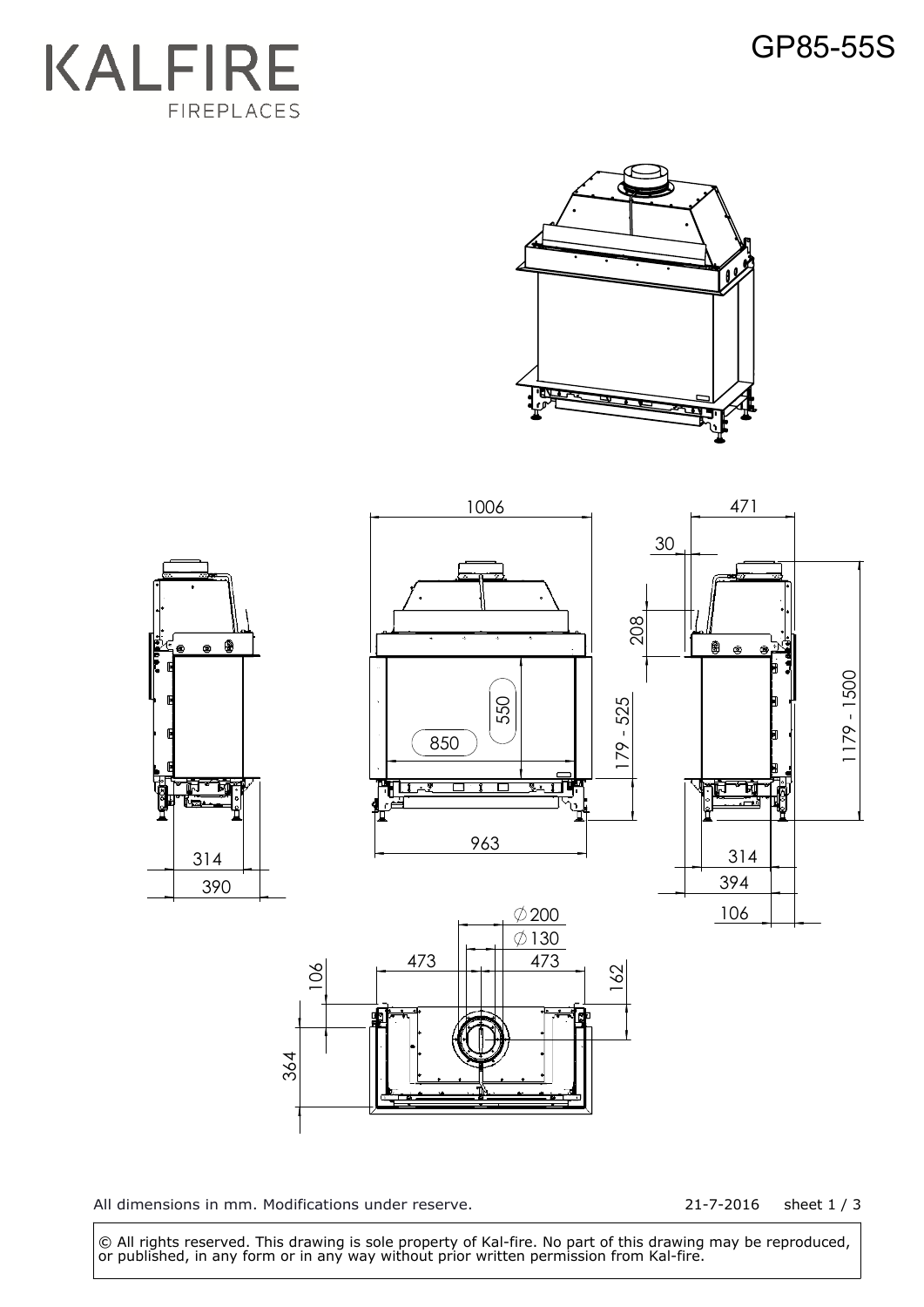



All dimensions in mm. Modifications under reserve. 21-7-2016 sheet 2 / 3

 © All rights reserved. This drawing is sole property of Kal-fire. No part of this drawing may be reproduced, or published, in any form or in any way without prior written permission from Kal-fire.